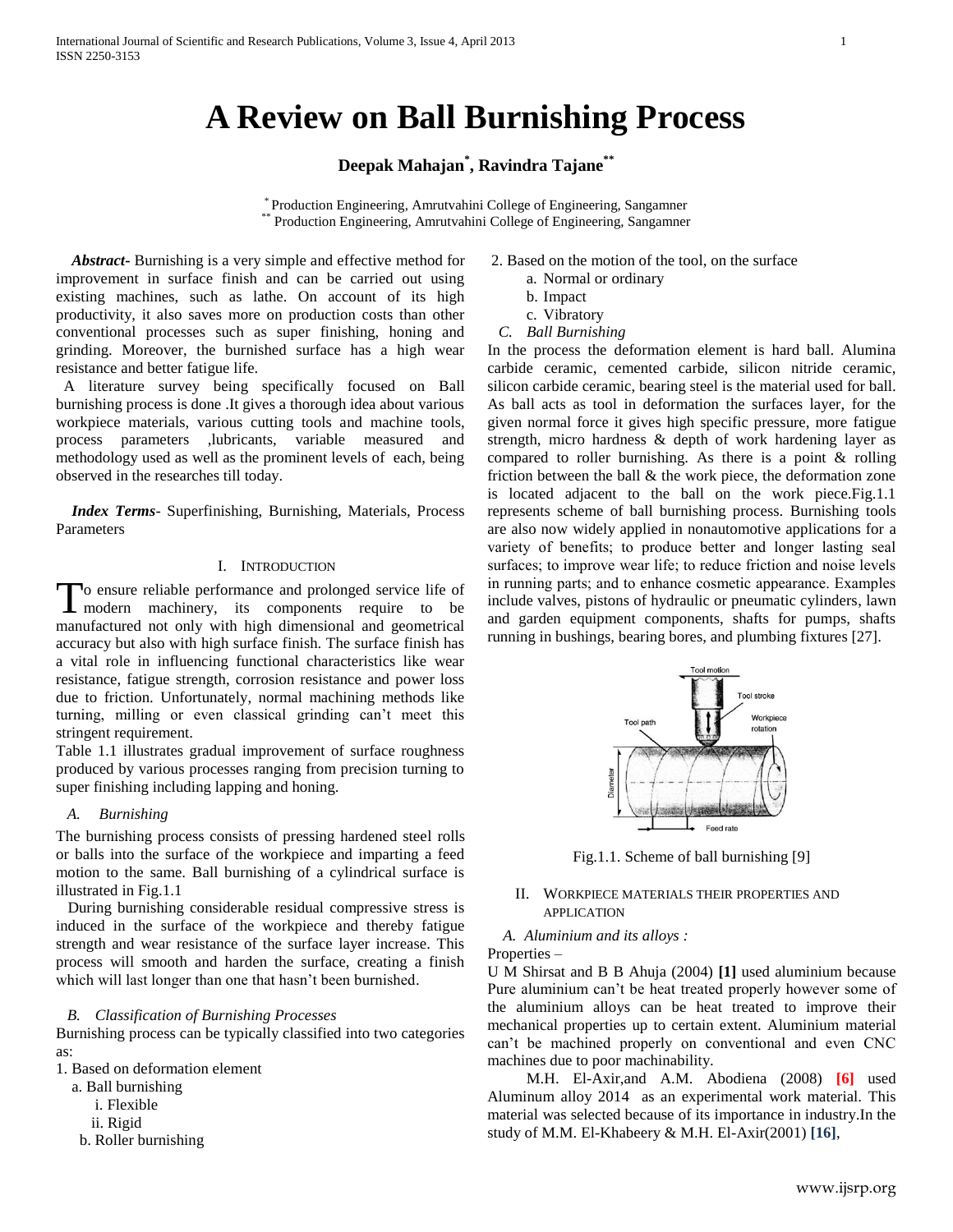Table 1.1. Comparison of Finishing Processes

| Process              | Diagram of<br>resulting surface | Height of<br>micro<br>irregularity<br>$(\mu m)$ |
|----------------------|---------------------------------|-------------------------------------------------|
| Precision<br>Turning | Roughness                       | 1.25-12.50                                      |
| Grinding             |                                 | $0.90 - 5.00$                                   |
| Honing               |                                 | $0.13 - 1.25$                                   |
| Lapping              |                                 | $0.08 - 0.25$                                   |
| Super<br>finishing   |                                 | $0.01 - 0.25$                                   |

workpieces of 6061 aluminum alloy were used. This material was chosen because of its importance in industry and its susceptibility to degradation when burnished, through surface and subsurface damage. Aluminum alloys are particularly well suited for parts and structures requiring high strength-to-weight ratio.

### Applications-

Aluminum alloys are probably the best known materials used extensively in aircraft and truck wheels, M.M. El-Khabeery & M.H. El-Axir(2001) **[16]**.

 N.S.M. El-Tayeb (2007)**[20]** selected Aluminium 6061 because of its wide range of applications in the industry such as aircraft fittings, truck wheels, brake disc, hinge pins, couplings, brake pistons and hydraulic pistons. The strength and good mechanical properties make the AA 7075 aluminum alloy appropriate for the use in aerospace industry, Ugur Esme (2010) **[15].**

## *B. Steel and its alloys:*

## Properties-

The hardness of PDS5 tool steel is about HRC33 (HS46). One specific advantage of this material is that after machining, the mold can be directly used without further heat treatment due to its special pre-treatment, Fang-Jung Shiou and Chien-Hua Chen (2003) **[4]** .L.N. Lo´pez de Lacalle et.al (2005) **[7]** used Tempered steel :This is a versatile through- hardening 5% Cr mould and die steel, with good wear resistance, polishability, and toughness. Mean hardness is 52 HRC.

 A.A. Ibrahim et.al.(2009) **[9]** In his work, mild steel was used as a workpiece material. This material was selected because of its importance in industry and its susceptibility to degradation when burnished, through surface and subsurface damage.

## Applications-

Fang-Jung Shiou and Chien-Hua Chen (2003) **[4]** used PDS5 tool steel in their study (equivalent to AISI P20), adequate for the mold of large plastic injection products in the field of automobile and domestic appliances. L.N. Lo´pez de Lacalle et.al (2005) **[7]**  used Heat treated steel :The first application was on a prehardened steel (AISI P20) at 290–335 HB (31– 37 HRC,980– 1130 MPa). This steel is used for the construction of injection moulds.Feng Lei Li et.al(2012) **[11]** used AA 7075 and AISI 5140 for validation . They are always used to produce some important components under the working conditions of alternate loading, and burnishing can increase the fatigue strength of them significantly.

 M.H. El-Axir (2000) **[17]** used Steel-37 (0.20% C; 0.30% Si; 0.80% Mg; 0.05% P; 0.05% S) of hardness 220 *H*v. It was selected because of its importance in industry and its susceptibility to degradation when burnished, through surface and subsurface damage."En-8" material, which is commonly used in shafts, press-rods and actuators. Consequently, it can be visualized that work-hardening phenomenon ob-served present in En-8, whereas for soft materials like Aluminium, material flow is reported due to plastic deformation, which is due to the soft and ductile nature of the material, C.S. Jawalar &R.S.Walia (2009) **[18].** AISI 4140 was chosen as a workpiece material by Y. Tian & Y. C. Shin (2007) **[19]**due to its wide applications.Burnishing experiments are conducted on turned mild steel work piece, which is ductile and available commercially in the form of round bars, M.Rao J. N. ,C. K. Reddy & P. V. R. Rao (2011) **[27].**

#### *C. Polymers:*

K.O. Low and K.J.Wong(2011) **[12]**used polymers in their study as polyoxymethylene (POM) and polyurethane (PUR).The two polymers were selected as each come from the two different groups of polymers, thermoplastic and thermosets. The POM is a semi- crystalline thermoplastic supplied by TNG Sdn. Bhd, Malaysia, while the PUR is a rigid thermosetting polymer supplied by RS Components Sdn. Bhd, Malaysia. The polymers were received as solid rods.

## *D. Titanium:*

S. Thamizhmnaii et.al(2008) **[23]** used Titanium alloy Ti-6Al-4V . It was cut from square block and machined to 45 x 45 x 120 mm in size. The initial surface hardness was 272 HV.

#### *E. Brass :*

Commercially pure aluminium (99.85% Al) and brass (high speed machining brass, AS 1573- 385 and JIS H3250 C3604 standards), were used throughout the experiments. The aluminium and brass workpieces were received as bars with a diameter of 32 mm. These bars were cut to appropriate lengths then annealed in an electric furnace at 400°C for alumininum, and 580°C for brass for 1 h. After annealing, the workpieces were turned to proper diameters according to the experimental tests required. The surface hardness of the metals after annealing and turning was as follows: *HK*it=35.48 kg/mm2 for aluminium;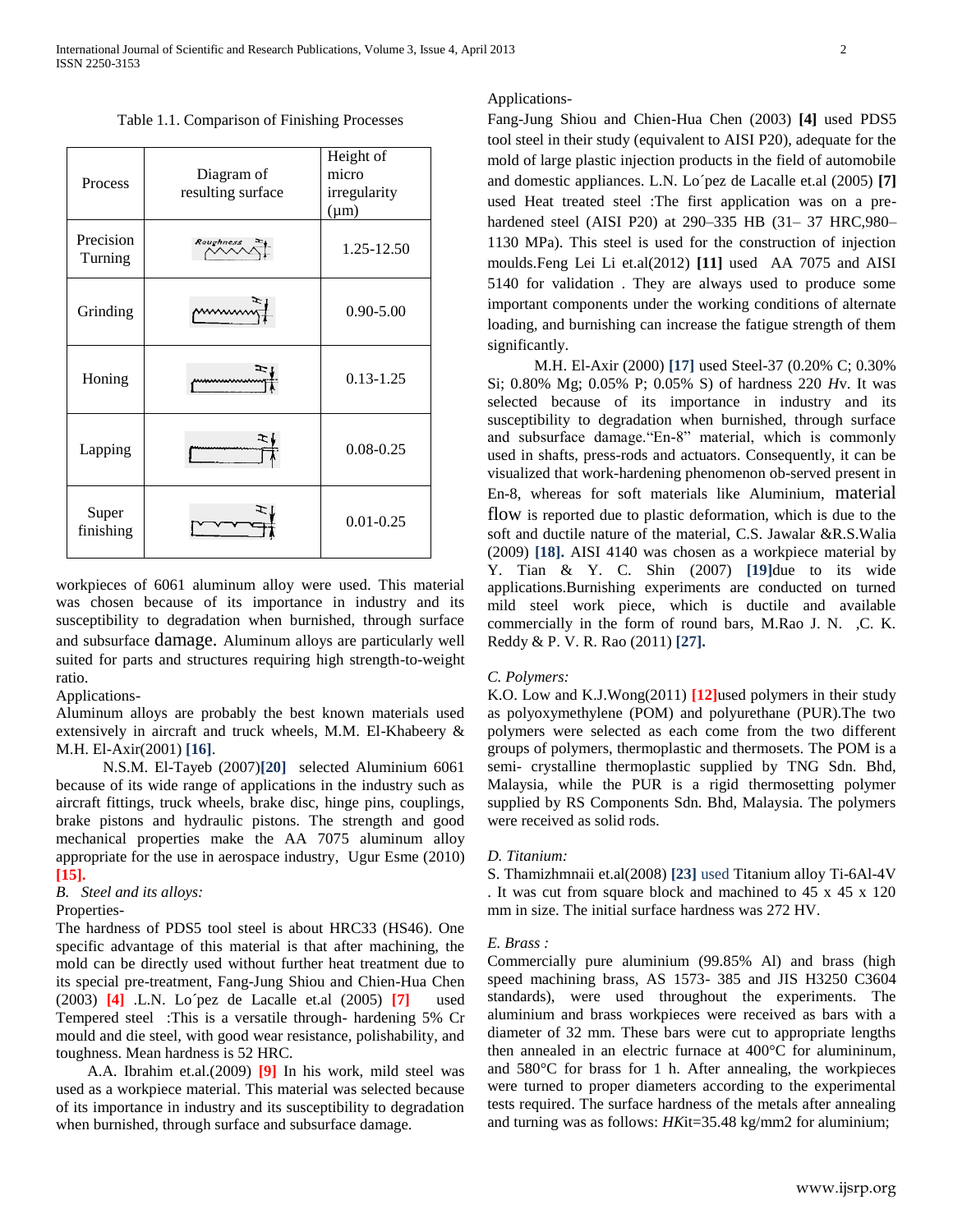| Table 2.1. Materials, Their Different Alloys and |
|--------------------------------------------------|
| Studies Appeared in Literature                   |

| Materi<br>als | Alloys                                                                                                                                                                                                                      | References                                                                                                                                                                                                                                                                                                                                                                                                                                                                                                                                                                                                                                                                          |
|---------------|-----------------------------------------------------------------------------------------------------------------------------------------------------------------------------------------------------------------------------|-------------------------------------------------------------------------------------------------------------------------------------------------------------------------------------------------------------------------------------------------------------------------------------------------------------------------------------------------------------------------------------------------------------------------------------------------------------------------------------------------------------------------------------------------------------------------------------------------------------------------------------------------------------------------------------|
| Alumi<br>nium | Cast Al-Cu alloy<br>Al 7075 T6<br>AA2014<br>AA 7178<br>AA 7075<br>Al Alloy 6061-T6<br>Al 6061                                                                                                                               | U M Shirsat and B B Ahuja<br>(2004) [1] ,A.M. Hassan and<br>A.M.S. Momani (2000) [2] A.M.<br>Hassan<br>and<br>A.M.Maqableh(2000)[3]<br>.H.<br>Basak and H. H. Goktas (2009)<br>El-Axir, and<br>A.M.<br>$\lbrack 5 \rbrack$<br>$\ddot{\phantom{a}}$<br>Abodiena<br>$(2008)$ [6]<br>,Aysun<br>Sagbas (2011) [10] , Feng Lei Li<br>et.al(2012) [11], Ugur Esme<br>(2010) [15], M.M. El-Khabeery<br>& M.H. El- Axir(2001) [16]<br>,N.S.M. El-Tayeb (2007)[20] S.<br>Thamizhmanii, B. Saparudin<br>&S.Hasan(2007)[21] J.N.<br>M.<br>Rao, A.C.K.Reddy and P.V.<br>R.Rao (2010) [25]                                                                                                       |
| <b>Steel</b>  | Plastic Injection<br><b>Molding Steel</b><br>Heat treated and<br>Tempered steel<br><b>Hardened Steel</b><br>Mild Steel<br><b>AISI 5140</b><br>Steel-37<br>Steel En24<br>X5CrNiMo17-<br>$12 - 2$<br>O1 Alloy Steel<br>$En-8$ | Fang-Jung Shiou and Chien-Hua<br>Chen (2003) [4], Lo'pez de<br>Lacalle et.al (2005) [7], L. Luca,<br>S.<br>N.-Ventzel<br>and<br>Ι.<br>Marinescu $(2005)$ [8],<br>A.A.<br>Ibrahim et.al. $(2009)$ [9] , Feng<br>Lei Li et.al(2012) [11] , Wit<br>Grzesik<br>and<br>Krzysztof<br>Zak $(2012)$ [13], Dabeer P.S. and<br>Purohit G.K.(2010) [14] , M.H.<br>El-Axir(2000) [17], Y. Tian &<br>Y. C. Shin (2007) [19], Binu C.<br>Yeldose,<br><b>B.</b><br>Ramamoorthy(2008)<br>$[22]$<br>,Tomasz Dyl(2011) [24] ,K.S.<br>Rababa<br>M.M.<br>$Al-$<br>and<br>mahasne(2011) [26], M. Rao J. N.<br>,C. K. Reddy & P. V. R. Rao<br>$(2011)$ $[27]$ , C.S.<br>Jawalar<br>&R.S.Walia (2009) [18] |
| Polym<br>ers  | Polyoxymethylene<br>(POM) and<br>Polyurethene(PUR<br>)                                                                                                                                                                      | K.O. Low and K.J.Wong(2011)<br>$[12]$                                                                                                                                                                                                                                                                                                                                                                                                                                                                                                                                                                                                                                               |
| <b>Brass</b>  | Heat-treated brass<br>AS 1573-385                                                                                                                                                                                           | A.M.<br>Hassan<br>and<br>A.M.Maqableh(2000) [3], A.M.<br>Hassan<br>and<br>A.M.S.<br>Momani<br>(2000) [2] , S. Thamizhmanii, B.<br>Saparudin &S.Hasan(2007) [21]                                                                                                                                                                                                                                                                                                                                                                                                                                                                                                                     |
| Titaniu<br>m  | Ti6Al4V                                                                                                                                                                                                                     | Thamizhmnaii<br>et.al(2008)<br>S.<br>$[23]$                                                                                                                                                                                                                                                                                                                                                                                                                                                                                                                                                                                                                                         |
| Nickel        | <b>MP35 N</b>                                                                                                                                                                                                               | Yinggang Tian & Yung C. Shin<br>$(2007)$ [19]                                                                                                                                                                                                                                                                                                                                                                                                                                                                                                                                                                                                                                       |
| Copper        |                                                                                                                                                                                                                             | S. Thamizhmanii, B. Saparudin<br>&S.Hasan(2007) [21]                                                                                                                                                                                                                                                                                                                                                                                                                                                                                                                                                                                                                                |

*HK*it=106.27 kg/mm2 for brass, A.M. Hassan and A.M.S. Momani (2000) **[2].**

## *F. Nickel :*

Y. Tian & Y. C. Shin (2007) **[19],** for his study MP35N was selected as one of the Workpiece materials because of its unique hardening mechanism and excellent properties, such as high strength, excellent ductility and good corrosion resistance. *G. Copper :*

S. Thamizhmanii, B. Saparudin &S.Hasan(2007) **[21]** used three types of non ferrous work pieces namely Aluminum, Brass and Copper were used. These three materials are commercially available as square bars. The initial size of all the materials was 45 mm square and 100 mm long.



Figure 3.1: Parameter Percentage Importance According to the Authors Who are Studied (Ball Burnishing)

## III. ANALYSIS OF PROCESS PARAMETERS

Work on the burnishing process has been carried out by various authors on Conventional Lathe [1-3, 17-18, 20, 27], CNC Lathe [6, 10, 11, 15, 19] and CNC Milling [4, 7, 21, 23]. Table summarizes the Parameters that different authors considered in the Ball Burnishing Process. Fig.3.1 represents the percentage importance of the ball burnishing parameters according to the authors which are studied in the literature.

 Parameters like Burnishing force, Speed and Feed were considered the most i.e.80%, secondly the no of tool passes and ball diameter (53%), then Lubricant used (47%), the lesser was Depth of Burnishing and Initial s/f roughness, initial s/f hardness ,Ball material, No of revolutions and Direction of Burnishing were the least considered (7%), by the authors.

## IV. LUBRICANTS AND THEIR PERFORMANCE

 This section focuses on different lubricants appeared in the literature along with their results being seen on surface finish. At different values of force, speed and feed, kerosene gave best surface finish as compared to SAE-30 oil,5% and 10% graphite in SAE-30 oil by weight[1].In order to study the effect of lubricants on the ball burnishing process, different types of commercial lubricants were used by A.M. Hassan and A.M.Maqableh(2000) [3].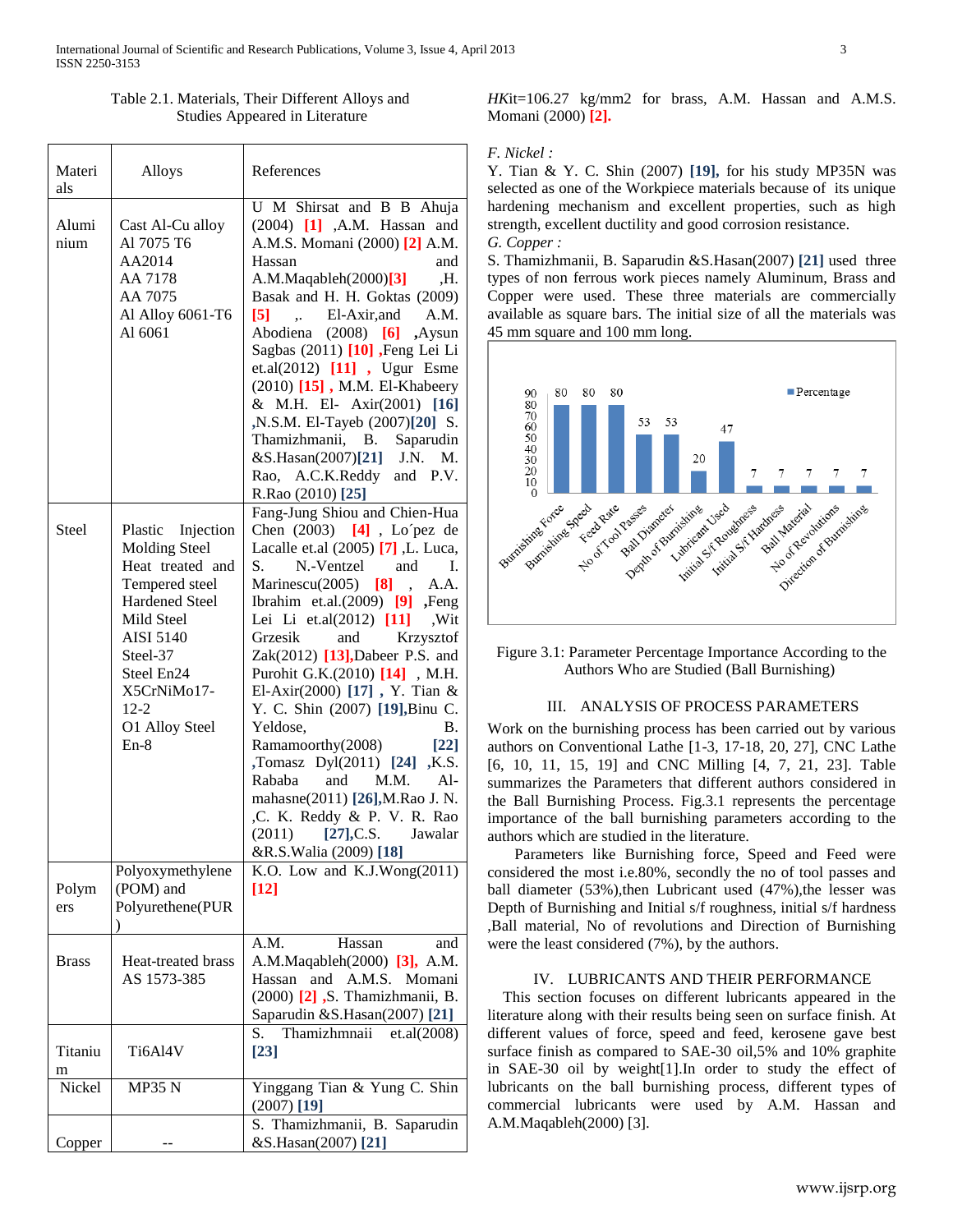Lubrication, in this case using the machining coolant. In the burnishing process, coolant forms an elasto-hydrodynamic film between the ball and the workpiece's surface, avoiding the adhesive contact of materials on the ceramic ball and removing frictional heat [7].Since dry burnishing conditions produced poor surface finish, it was decided to apply a suitable lubricant during all tests which was emulation-type Soluble oil mixed with water [9].Continuous lubrication (kinematic viscosity of 1.4m²/s at 40 ºC) was supplied from external reservoir to the balls during all burnishing operations [12]. Super finishing passes were done using the ceramic honing stone 99A320N10V and cooling medium containing 85% kerosene and 15% machine oil. Burnishing was performed under static ball–workpiece interaction using special burnishing tool equipped with bearingizing ball and controlled spring-based pressure system to generate force [13].

 Amongst the lubricants, use of diesel effects in maximum hardness followed by kerosene and soluble oil.



Fig 4.1. Lubricants and Their Performance

Hence in micro-hardness of En-8 Burnishing, number of passes contributes maximum (56.1%) followed by lubricant 22.9%, speed (18.37%) and feed has the least contribution [18]. For lubricated tribo-tests, a light viscosity lubricant (SAE 20W/40) was used. SEM examination of the worn surface reveals that interposing lubricant during tribo-test acts as a cooler and polishing agent, resulting in smoother surface compared to the burnished surface [20].

 It is required that the lubricant has considerable effect on roller burnishing process. There will be higher reduction in surface roughness with increased burnishing force, in the presence of lubricant than in dry condition. A light oil such as kerosene oil produces better surface finish values than heavy oils such as SAE 40 engine oil on aluminium work piece [25]. Fig 4.1 shows the percentage usage of different lubricants by the researchers.

## V. MEASURED VARIABLES AND RESULTS **OBTAINED**

The following section explores about various measured variables and summarizes few results from literature which gives an idea about the nature of measured variable.

## *A. Surface Roughness*

Roughness is due to the inherent kinematic differences of the cutting process. Various parameters of surface roughness i. e. Ra, Rz, Rmax are measured by using Surface Roughness Tester, Centre line average (C. L. A.) or Ra value is the arithmetic average roughness height. Maximum reduction in surface roughness is observed in first five passes on mild steel by Roller Burnishing operation [27].

## *B. Surface Microhardness*

The microhardness of the surface considerably decreases with increasing burnishing speed within the range used in this work. It is believed that the deforming action of the roller decreases with an increase in burnishing speed. Microhardness increases with an increase in the number of passes and/or depth of penetration. The highest surface microhardness was obtained with the combination of a high number of passes and high depth of penetration used in this work [16].The surface hardness of mild steel specimens increases with increase in the burnishing force up to 42 kgf. Further increase of burnishing force results in the decrease of surface hardness on mild steel specimens. The maximum surface hardness obtained is 70 HRB [27].

## *C. Surface out-of-roundness*

Surface roundness plays an important role on the required tolerance and fit especially during part assembly. A roundness error is considered as one of the important geometrical errors for cylindrical components because it has negative effects on accuracy and other important factors such as wears in rotating elements. Also, it is well known that only plastic deformation takes place in the surface during the burnishing process, which, in turn, causes variation in the produced roundness [9].

- Therefore, surface roundness before and after burnishing was measured using ROUNDTEST RA-112-122. For better results the arithmetic average of three readings has been calculated [9].
- Surface roundness (maximum deviation) before and after internal burnishing was measured using coordinate measuring machine CMM. Similarly for better results the arithmetic average of three readings has been calculated [6].

## *D. Friction and Wear characteristics*

The friction characteristics are assessed in terms of coefficient of friction of the polymers sliding against stainless steel. The coefficient of friction initially decreased with increasing burnishing force, attaining up to 32.9% and 28.8% reduction for POM and PUR respectively at burnishing force of 124 N, and then it increased [12].

Tribo-tests were performed using disc-on-ring and cross cylinder techniques to investigate the effect of burnishing parameters on friction and wear resistance under dry and lubricated contact conditions[20].

## *E. Tensile test*

Tension test is probably the most fundamental type of mechanical test you can perform on material. Tensile tests are simple, relatively inexpensive, and fully standardized. By pulling on the material, As the material is being pulled, you will find its strength along with how much it will elongate. A curve will result showing how it reacted to the forces being applied. The point of failure is of much interest and is typically called UTS on the chart. The test was carried out on work piece at strain rate  $1\times10-3$ , the load-deflection curve was obtained from which the true stress-strain diagram is graphical for each alloy steel[26].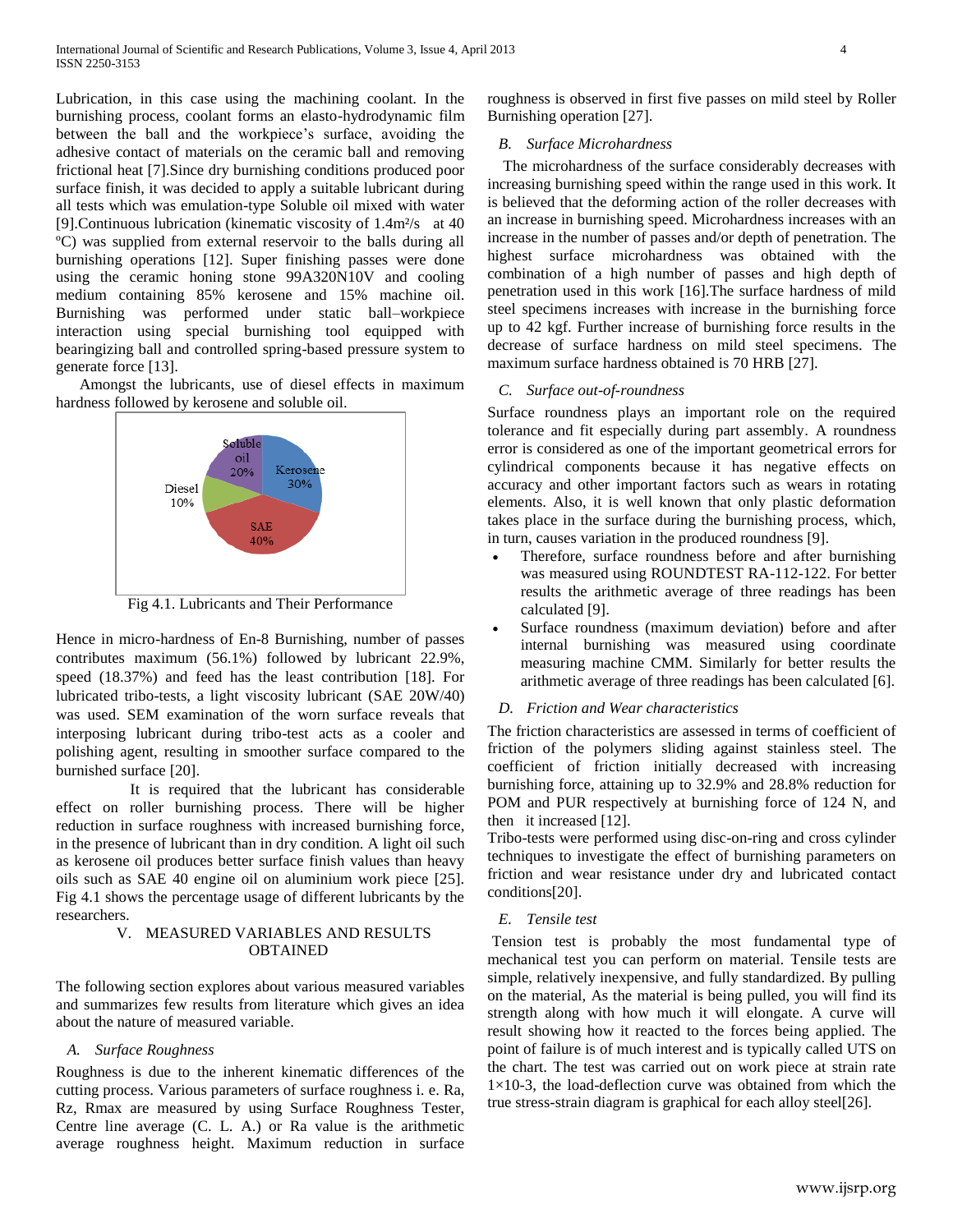## *F. Residual Stress*

Г

An increase in burnishing speed within the range used in this work produces a significant decrease in the maximum compressive residual stress and may be changed gradually to tensile. This is because of the decrease in the deforming action of the roller burnishing tool with the increase in burnishing speed. It is well known that the generation of residual stress depends upon

the interplay of many factors — such as in homogeneous plastic deformation induced by mechanical and thermal events associated with the process. The increase in the deformation action of the roller burnishing tool at low speed produces high plastic deformation at the burnished surface which leads to compressive residual stress [16].

| Table 6.1.Summary of Ball Burnishing Process                                           |                                               |                                                                           |                                                                                                             |                                                                                                      |                                                                                     |                                                                                                                                                                                                                                       |
|----------------------------------------------------------------------------------------|-----------------------------------------------|---------------------------------------------------------------------------|-------------------------------------------------------------------------------------------------------------|------------------------------------------------------------------------------------------------------|-------------------------------------------------------------------------------------|---------------------------------------------------------------------------------------------------------------------------------------------------------------------------------------------------------------------------------------|
| Referenc<br>e                                                                          | Work Material                                 | Machine<br>Tool                                                           | Process<br>Parameter                                                                                        | Measured<br>Variable                                                                                 | Analysis<br>Method                                                                  | Remark                                                                                                                                                                                                                                |
| $\mathbf U$<br>M<br>Shirsat<br>and B B<br>Ahuja<br>(2004)<br>$[1]$                     | Aluminium                                     | Kirloskar<br>Turn<br>master T-<br>40 Lathe                                | Burnishin<br>g<br>Force,<br>Speed,<br>Feed Rate,<br>Lubricant                                               | roughness<br>s/f<br>micro<br>and<br>hardness                                                         | Mathema<br>tical<br>model,<br><b>ANOVA</b>                                          | -About 60-70% improved s/f<br>finish<br>obtained<br>-At different values of force , speed and<br>feed ,Kerosene gave best s/f finish                                                                                                  |
| A.M.<br>Hassan<br>and<br>A.M.S.<br>Momani<br>(2000)<br>$[2]$                           | A <sub>1</sub><br>Pure<br>and<br><b>Brass</b> | Colchest<br>er master<br>2500<br>lathe                                    | <b>Burnishin</b><br>Force,<br>g<br>speed,<br>Feed Rate<br>No<br>- of<br>Tool<br>Passes,<br>Ball<br>Diameter | s/f<br>roughness<br>and<br>micro<br>hardness,<br>fatigue life and<br>weight loss due<br>to corrosion | Design<br>of<br>Experim<br>ent (DOE<br>$\lambda$                                    | Shot peening and burnishing used on<br>metallic components to improve certain<br>properties                                                                                                                                           |
| A.M.<br>Hassan<br>and<br>A.M.Ma<br>qableh(2<br>$000$ [3]                               | Brass and Cast<br>Al-Cu alloy                 | Colchest<br>er master<br>2500<br>lathe                                    | Ball Dia.,<br>Lubricant,<br>Initial S/f<br>Roughness<br>Initial<br>S/f<br>Hardness                          | s/f<br>roughness<br>micro<br>and<br>hardness<br>and<br>weight loss                                   | <b>DOE</b>                                                                          | An increase in ball diameter will cause<br>a decrease in: (i) the final surface<br>roughness; (ii) the total amount of the<br>increase in hardness; (iii) the wear<br>resistance                                                      |
| Fang-<br>Jung<br>Shiou<br>and<br>Chien-<br>Hua<br>Chen<br>(2003)<br>$[4]$              | Plastic Injection<br><b>Molding Steel</b>     | Three<br>axis<br><b>CNC</b><br>Milling                                    | Burnishin<br>g Force,<br>Speed,<br>Feed Rate,<br>Ball<br>Material                                           | Optimal<br>burnishing<br>parameters                                                                  | Taguchi'<br>L18<br>S<br>orthogon<br>al table,<br><b>ANOVA</b><br>full,<br>factorial | The optimal burnishing parameters for<br>the plastic injection mold steel PDS5<br>were the combination of the tungsten<br>carbide ball, the burnishing speed of<br>200 mm/min, the burnishing force of<br>300 N, and the feed of 40µm |
| Hudayim<br><b>Basak</b><br>H.<br>and<br>Haldun<br>Goktas<br>(2009)<br>$\left[5\right]$ | alloy<br>Al<br>(A <sub>1</sub> )<br>7075 T6)  | ---                                                                       | Feed Rate<br>No<br>of<br>Tool<br>Passes,<br>Ball<br>Diameter,<br><b>Burnishin</b><br>g Force                | s/f<br>roughness<br>and<br>micro<br>hardness                                                         | Fuzzy<br>logic                                                                      | Best s/f roughness obtained at 300 N<br>,0.3 feed and 3 passes                                                                                                                                                                        |
| M.H. El-<br>Axir, and<br>A.M.<br>Abodien<br>a<br>(2008)                                | Al alloy 2014                                 | <b>CNC</b><br>A<br>lathe<br>machine<br>(Model,<br><b>Biglia</b><br>B56/1) | Speed,<br>Feed Rate<br>, No of<br>Tool<br>Passes,<br>Depth<br>of                                            | Out<br>of<br>roundness $(\mu m)$<br>and<br>micro<br>hardness (HV)                                    | <b>RSM</b><br>with Box<br>and<br>Hunter<br>method                                   | s/f<br>micro<br>hardness<br>and<br>out<br>οf<br>better with<br>depth<br>roundness<br>of<br>penetration range (0.025-0.045mm) and<br>3-4 passes                                                                                        |

 $\mathcal{L}_{\mathcal{A}}$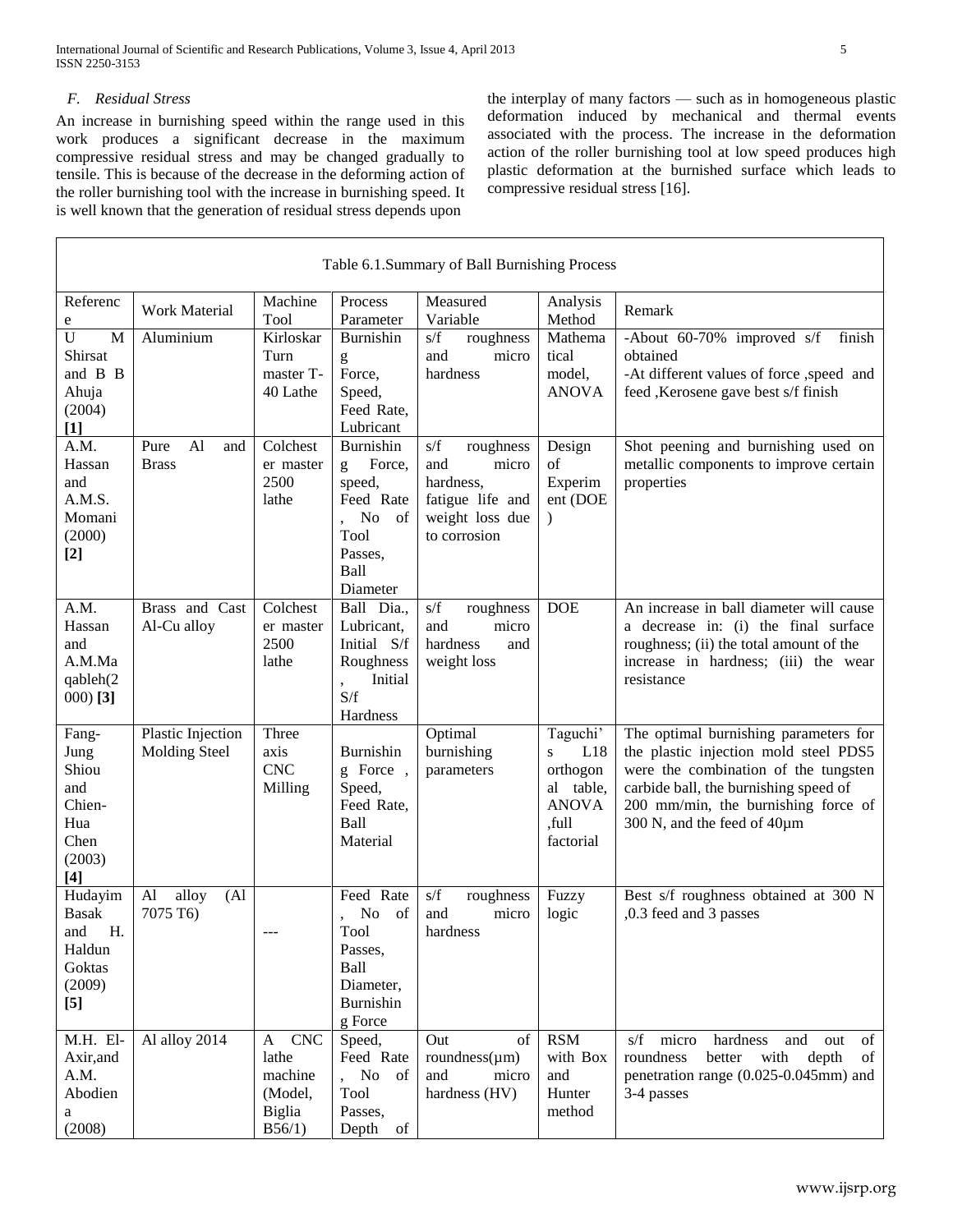| [6]                                                                           |                                                         |                                                 | Burnishin<br>g                                                                                                    |                                                                                                                                |                                                                                                           |                                                                                                                                                                                                                                                                          |
|-------------------------------------------------------------------------------|---------------------------------------------------------|-------------------------------------------------|-------------------------------------------------------------------------------------------------------------------|--------------------------------------------------------------------------------------------------------------------------------|-----------------------------------------------------------------------------------------------------------|--------------------------------------------------------------------------------------------------------------------------------------------------------------------------------------------------------------------------------------------------------------------------|
| L.N.<br>Lo'pez<br>de<br>Lacalle<br>et.al<br>(2005)<br>$[7]$                   | Heat treated and<br>Tempered steel                      | 5-axis<br>High<br>Speed<br>Milling<br>Centre    | Burnishin<br>g Force,<br>Speed, No<br>of<br>tool<br>passes,<br>Depth<br>of<br>Burnishin<br>g,<br>Lubricant        | Max<br>height<br>$(Rt)$ , Max<br>Roughness<br>(Rz), Mean<br>roughness(Ra),<br>micro hardness,<br>microstructure<br>photographs | <b>DOE</b>                                                                                                | Max pressure 30 MPa leads to highest<br>quality improvement for the materials<br>of 35-55 HRC                                                                                                                                                                            |
| L. Luca,<br>S.<br>$N -$<br>Ventzel<br>and<br>Ι.<br>Marinesc<br>u(2005)<br>[8] | Hardened Steel                                          | $---$                                           | Burnishin<br>g Force,<br>Speed,<br>Feed Rate,<br>Ball<br>Diameter                                                 | Final roughness                                                                                                                | Factorial<br>Experim<br>ent                                                                               | Result showed significant influence of<br>pressure as well as original roughness<br>after hard turning                                                                                                                                                                   |
| A.A.<br>Ibrahim<br>et.al.(200<br>$9)$ [9]                                     | Mild Steel                                              | ---                                             | Burnishin<br>g Force,<br>Speed,<br>Feed Rate,<br>Ball<br>Diameter,<br>Lubricant                                   | s/f finish and s/f<br>out of roundness                                                                                         | Self<br>organisin<br>g fuzzy<br>logic<br>controlle<br>r, DOE                                              | Experimental and fuzzy results showed<br>that an increase in burnishing speed up<br>to 1.5 m/s leads to a decrease in the<br>burnished out-of-roundness whereas the<br>increase in burnishing speed more than<br>1.5m/sec results in an increase in out-<br>of-roundness |
| Aysun<br>Sagbas<br>(2011)<br>$[10]$                                           | Al alloy 7178                                           | Industrial<br>of<br>type<br><b>CNC</b><br>lathe | Burnishin<br>g Force,<br>Speed,<br>Feed Rate<br>No of<br>Tool<br>Passes                                           | s/f roughness                                                                                                                  | Desirabil<br>ity<br>function<br>approach<br>(DFA)<br>with<br>RSM,<br>Quadrati<br>c model,<br><b>ANOVA</b> | -Significant factors on s/f roughness<br>were Burnishing force and no of passes<br>-RSM helps determining appropriate<br>burnishing conditions                                                                                                                           |
| Feng Lei<br>Li<br>et.al(201)<br>$2)$ [11]                                     | AA 7075<br>and<br><b>AISI 5140</b>                      | C6132A<br>Lathe<br>machine                      | Burnishin<br>g Force,<br>Speed,<br>Depth of<br>Burnishin<br>g,<br>Lubricant                                       | s/f<br>roughness,<br>microscopic<br>topography                                                                                 | Analytic<br>al<br>modellin<br>g, DOE                                                                      | s/f roughness proportional to burnishing<br>force to $2/3$ and $\frac{1}{2}$ power in roller and<br>ball burnishing respectively                                                                                                                                         |
| K.O.<br>Low and<br>K.J.Won<br>g(2011)<br>$[12]$                               | Polyoxymethyle<br>ne (POM) and<br>Polyurethene<br>(PUR) |                                                 | <b>Burnishin</b><br>g Force,<br>Speed,<br>Feed Rate<br>No of<br>Tool<br>Passes,<br>Ball<br>Diameter,<br>Lubricant | s/f<br>roughness,<br>wear<br>and<br>friction<br>characteristics                                                                | $\overline{\text{SEM}}$<br>images,<br><b>DOE</b>                                                          | Lowest s/f roughness $0.44 \mu m$ and $0.46$<br>um achieved<br>for POM and PUR<br>respectively                                                                                                                                                                           |
| Wit<br>Grzesik<br>and<br>Krzyszto<br>f<br>Zak(201<br>$2)$ [13]                | <b>AISI 5140</b>                                        |                                                 | Burnishin<br>Force,<br>g<br>Feed, Ball<br>Diameter,<br>Lubricant                                                  | s/f roughness                                                                                                                  | Optical<br>images<br>,DOE                                                                                 | Improvement of s/f roughness is about<br>40%                                                                                                                                                                                                                             |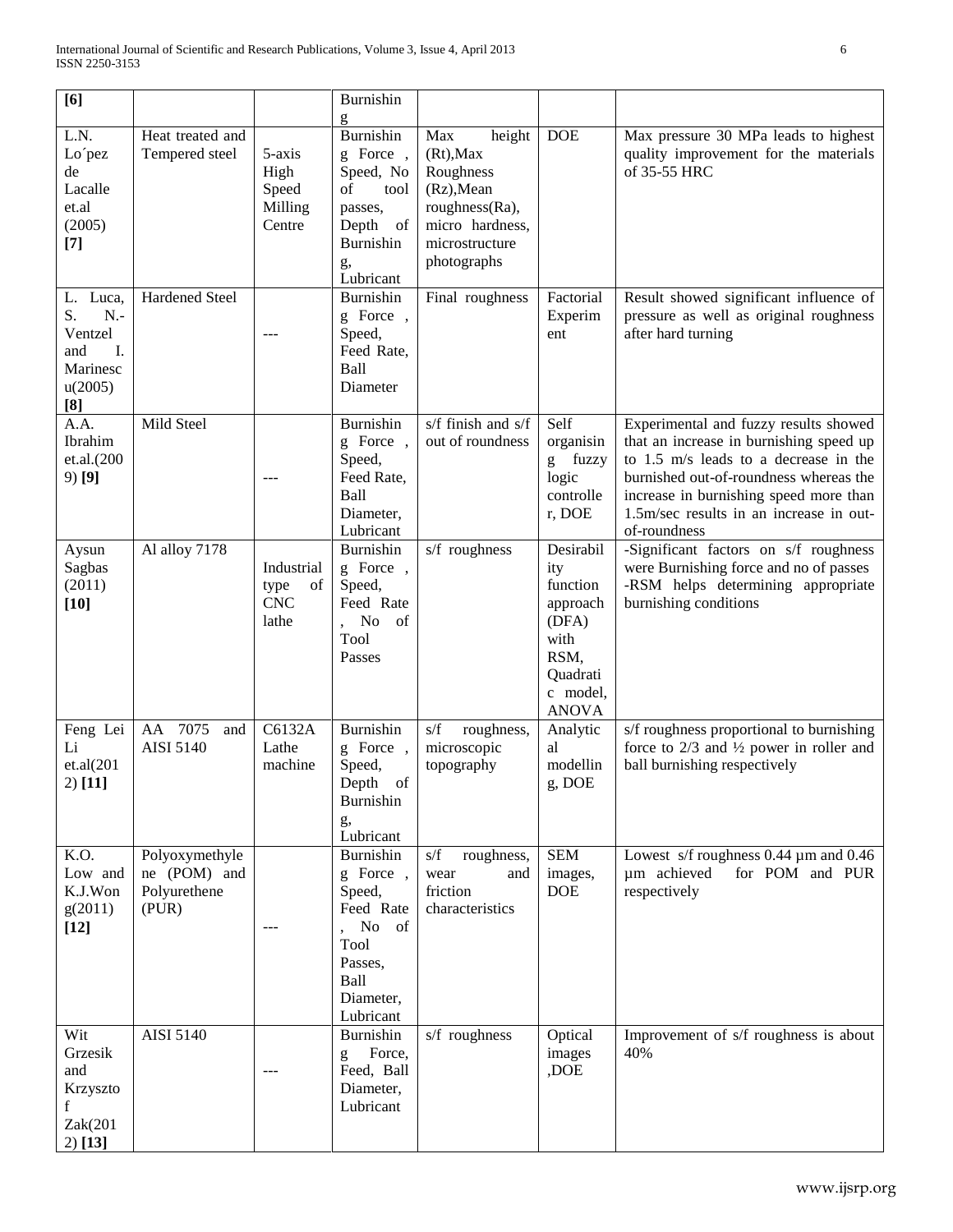| Dabeer<br>P.S. and<br>Purohit<br>G.K.(201)<br>$0)$ [14] | Aluminium | ---                                              | Burnishin<br>Force,<br>g<br>Speed, No<br>Tool<br>of<br>Passes.<br>Ball<br>Diameter | s/f roughness                                | Mathema<br>tical<br>model,<br><b>RSM</b>            | Optimum s/f finish obtained at 425rpm<br>speed,7 mm ball diameter,70 N force<br>and 2 tool passes |
|---------------------------------------------------------|-----------|--------------------------------------------------|------------------------------------------------------------------------------------|----------------------------------------------|-----------------------------------------------------|---------------------------------------------------------------------------------------------------|
| Ugur<br>Esme<br>(2010)<br>$[15]$                        | AA 7075   | <b>FANUC</b><br>$GT-250B$<br><b>CNC</b><br>lathe | Burnishin<br>g Force,<br>Speed,<br>Feed Rate<br>, No of<br>Tool<br>Passes          | s/f<br>roughness<br>micro<br>and<br>hardness | Grey<br>based<br>Taguchi<br>method.<br><b>ANOVA</b> | s/f roughness and micro hardness are<br>greatly improved<br>.<br>.<br>__ _ _ _ _ _                |

### VI. SUMMARY AND DISCUSSIONS

Table 6.1 depicts the summary of literature reviewed for the present study which focuses on following points;

- 1. A review on burnishing thus gives us an overview of Materials, Burnishing tools and Machine tools along with process parameter and lubricant comparison.
- 2. It can be seen that Aluminum and steel materials are most preferred by the authors whereas a much scope is there to work on Polymers.
- 3. Amongst the ball burnishing process parameters Burnishing force, speed and feed were considered the most compared to Ball material, No of revolutions and Direction of burnishing.
- 4. SAE-oils are mostly used as Lubricants but use of diesel effects maximum hardness followed by Kerosene and then soluble oil.
- 5. Surface roughness and Microhardness are the popular measured variables.
- 6. Mathematical modeling and design of experiment are the commonly used methodologies. In the recent years, researchers are using Taguchi Method, Response surface Methodology and Fuzzy Logic for optimizing Burnishing Process parameters.

#### ACKNOWLEDGMENT

The authors wish to thank to Dr.P.S.Kalos, Assistant Professor, Production Engineering Department, K K Wagh Institute of Engineering Education & Research, Nashik for his guidance and help in the technical aspect of the study

#### **REFERENCES**

.

- [1] U M Shirsat and B B Ahuja,"Parametric analysis of combined turning and ball burnishing process", Indian Journal of Engineering and material sciences, Vol.11, October (2004), pp.391-396.
- [2] Adel Mahmood Hassan and Amer M.S. Momani, "Further improvements in some properties of shot peened components using the burnishing process",

International Journal of Machine Tools & Manufacture Vol.40 (2000) pp.1775–1786.

- [3] Adel Mahmood Hassan and Ayman Mohammad Maqableh, "The effects of initial burnishing parameters on non-ferrous components", Journal of Materials Processing Technology, Vol.102 (2000), pp.115-121.
- [4] Fang-Jung Shiou and Chien-Hua Chen,"Freeform surface finish of plastic injection mold by using ball-burnishing process", Journal of Materials Processing Technology,Vol.140 (2003),pp. 248–254.
- [5] Hudayim Basak and H. Haldun Goktas,"Burnishing process on al-alloy and optimization of surface roughness and surface hardness by fuzzy logic", Materials and Design ,Vol. 30 (2009),pp.1275–1281.
- **[6]** M.H. El-Axir, O.M. Othman and A.M. Abodiena*,"* "Improvements in outof-roundness and micro hardness of inner surfaces by internal ball burnishing process", Journal of materials processing technology 196 (2008) 120–128.
- [7] L.N. Lo´pez de Lacalle et.al. ,"Quality improvement of ball-end milled sculptured surfaces by ball burnishing", International Journal of Machine Tools & Manufacture 45 (2005) 1659–1668.
- [8] Liviu Luca, Sorin Neagu-Ventzel and Ioan Marinescu, "Effects of working parameters on surface finish in ball-burnishing of hardened steels", Precision Engineering 29 (2005) 253–256.
- [9] A.A. Ibrahim et.al., "Center rest balls burnishing parameters adaptation of steel components using fuzzy logic", Journal of materials processing technology 209 (2009) 2428–2435.
- [10] Aysun Sagbas, "Analysis and optimization of surface roughness in the ball burnishing process using response surface methodology and desirability function", Advances in Engineering Software 42 (2011) 992–998.
- [11] Feng Lei Li et.al., "Analytical prediction and experimental verification of surface roughness during the burnishing process" , International Journal of Machine Tools & Manufacture 62 (2012) 67–75.
- [12] K.O. Low and K.J.Wong, "Influence of ball burnishing on surface quality and tribological characteristics of polymers under dry sliding conditions", Tribology International 44 (2011) 144–153.
- [13] Wit Grzesik and Krzysztof Zak, "Modification of surface finish produced by hard turning using superfinishing and burnishing operations", Journal of Materials Processing Technology 212 (2012) 315–322.
- [14] Dabeer P.S. and Purohit G.K.,"Effect of ball burnishing parameters on surface roughness using surface roughness methodology ", Advances in Production Engineering and Management 5(2010)2,pp.111-116.
- [15] Ugur Esme, "Use of grey based Taguchi method in ball burnishing process for the optimization of surface roughness and microhardness of AA7075 aluminum alloy", mtaec9, 44(3)129(2010).
- [16] M.M. El-Khabeery & M.H. El-Axir, "Experimental techniques for studying the effects of milling roller-burnishing parameters on surface integrity", International Journal of Machine Tools & Manufacture 41 (2001) 1705– 1719.
- [17] M.H. El-Axir, "An investigation into roller burnishing", International Journal of Machine Tools & Manufacture 40 (2000) 1603–1617.
- [18] C. S. Jawalar & R. S. Walia, "Study of roller burnishing process on En-8 specimens using design of experiments",Journal of Mechanical Engineering Research Vol. 1(1) pp. 038-045, November, 2009.